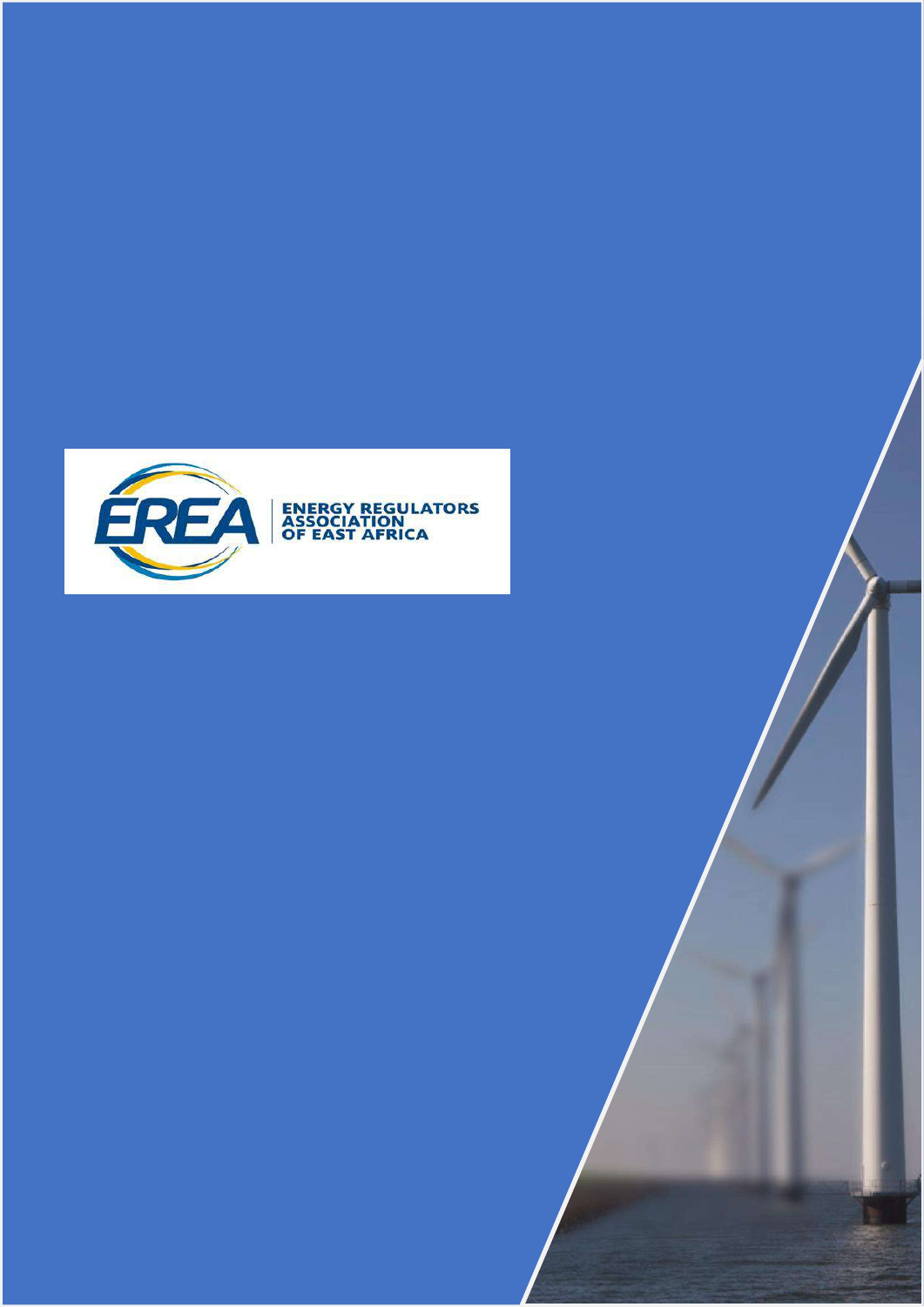## **high**‑**end,-full-service-firm-as-a-'cut-above everyone-else'-and-'the-best-in-town'.**

#### **VISION**

To be a leading association of energy regulators in the World

#### **MISSION**

To support harmonization of national energy regulatory Frameworks through advice, information sharing and capacity building for improved quality of life in the East African region

## **Core Values**

- a. Accountability
- b. Collaboration
- c. Commitment
- d. Excellence
- e. Novelty
- f. Transparency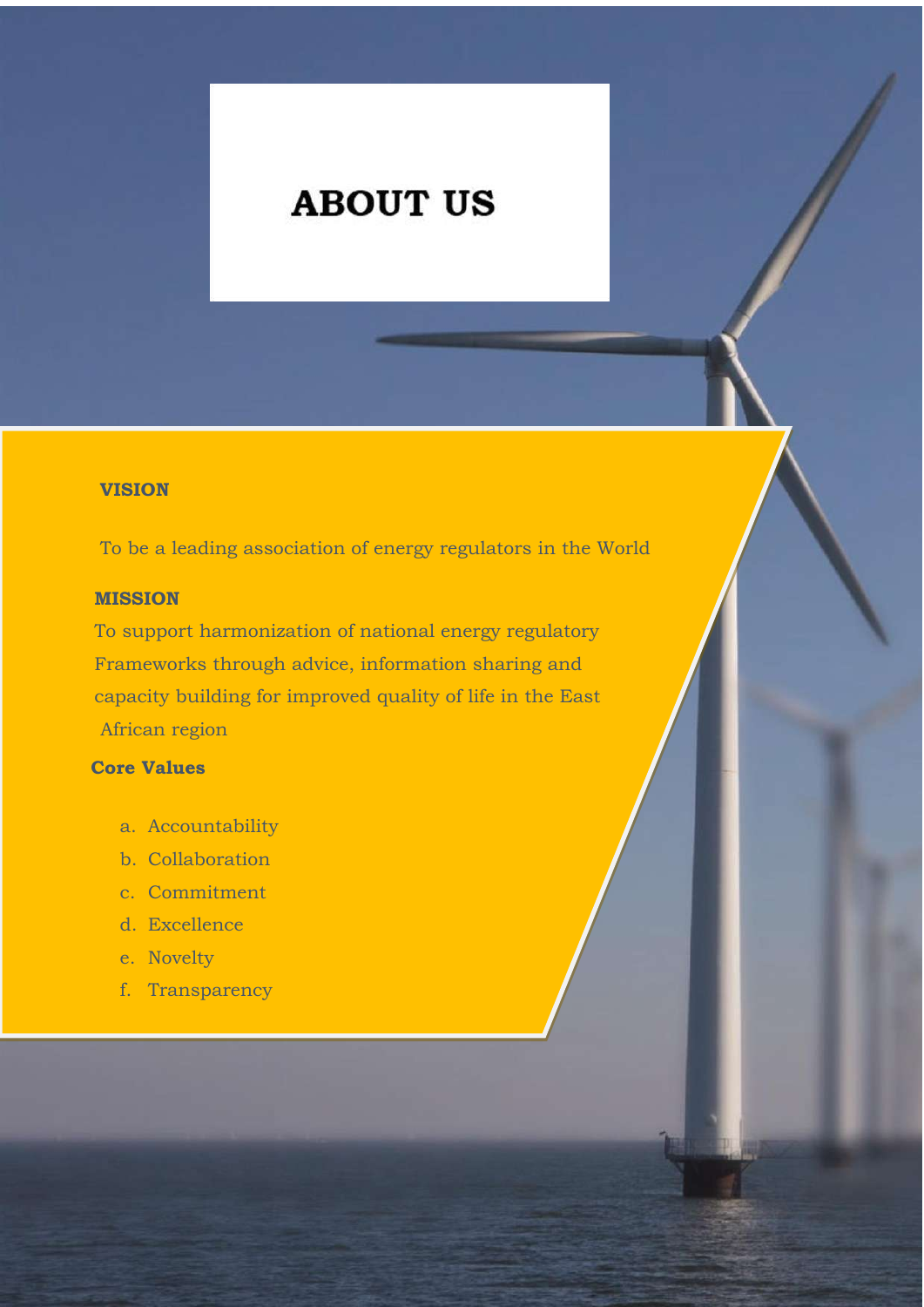# **- - GOVERNANCE AND MANAGEMENT**

their respective functions. The principle of rotating the leadership of the community for its commercial awareness and commitment to clients. We have a diverse and organs applies. The organs of the Association are: The EREA Constitution provides for different organs of the association and

The Energy Regulators Association of  $\Gamma$ 

- a) The General Assembly (GA): the supreme organ which governs the  $\bullet$  are client focused, rather than product focused. We will define that with our clients to anticipate to anticipate to anticipate to anticipate to anticipate to anticipate to anticipate to anticipate to anticipate to a Association. The inembers Chairpersons of the boards' of the National Regulatory Entities (NRIs) responsible for energy in the East Africa Community Countries. The  $\sim$  train our lawn from the NRIs in current membership of the EREA is drawn from the NRIs in not only a depth of legal expertise but also a breadth of experience and sound Uganda, Buru of Kenya is the current chairperson of the GA organ whose I Association. The members of the General Assembly consists of the b) Energy Petroleum Regulatory Authority (EPRA) of Kenya, c) Zanzibar Utility Regulatory Authority- of Zanzibar, d) Petroleum Authority of Uganda, Electricity Regulatory Authority responsible for energy in the East Africa Community Countries. The current membership of the EREA is drawn from the NRIs in Tanzania, Uganda, Burundi, Kenya, Rwanda, and Uganda. Mr. Joshua Oigara of Kenya is the current chairperson of the GA organ whose 1-year term expires on 30th June 2020.
- **A strong understanding of your key legal b**) executive council: co. University of the set of the Members States and A objectives, to enable our advice to be performance and al the Executive council is Mr. Nzinyangwa E. Mchany of  $\frac{1}{\sqrt{2}}$  we are  $\frac{1}{\sqrt{2}}$  and  $\frac{1}{\sqrt{2}}$  and  $\frac{1}{\sqrt{2}}$  and  $\frac{1}{\sqrt{2}}$  and  $\frac{1}{\sqrt{2}}$ whose  $\angle$  ye **A client focused approach**‑ we are client ig the freads of the *i*vide. If it satisfying the individual control dividual the individual to the individual terms of the induction of the indu<br>induction of the induction of the induction of the induction of the induction of the induction of the inductio each of our clients of our clients.  $20<sup>th</sup>$  Leve at  $0.001$ whose 2-year term expires on 30<sup>th</sup> June 2021. e) Rwanda Utilities Regulatory Authority (RURA) of Rwanda and a f) Authority for Regulation of Water and Energy Sectors (AREEN) of Burundi; g) The Petroleum Authority of Uganda (PAU), b) Executive Council: comprising the Heads of the NRIs from the Member States and exercising supervisory control over the performance and affairs of the Secretariat. The current Chairperson of the Executive council is Mr. Nzinyangwa E. Mchany of Tanzania,
- **Innovation**‑ we work on cutting edge c) secretariat: neaded by  $\alpha$ **Accomption** among of  $\epsilon$ ensure a consistent and provide a constant  $\epsilon$ of the Secretariat is Dr. **b** office commenced on  $2<sup>nd</sup>$ . areas of our legal service Electricity Authority (SSERA)., the EAC membership has continued to have an understated reputation for the mass of the set of the set of the set of the set of the set of the set o the Association, among other duties. The current Executive Secretary e legal advice **A-genuinely-global,-world-class-response** office commenced on 2<sup>nd</sup> February 2020. expand, and more entities have expressed interest in joining EREA. of the Secretariat is Dr. Geoffrey Aori Mabea, whose 3-year term in c) Secretariat: headed by the Executive Secretary to perform coordination, administrative and financial management functions for
- **A-flexible-approach-to-fees** ‑ we are well with issues relating to policies, planning, tariffs, market operations, the regard time. The right of the right time the regulation of the regulation of the regulation of the necessary regulation,  $\frac{1}{2}$ at excess on follows Formanic d  $\frac{1}{2}$  are not constrained by  $\frac{1}{2}$ promote a robust Energy Union; Facilitating the harmonization; Facilitating the harmonization of Energy Union; Facilitating the harmonization of Energy Union; Facilitating the harmonization of Energy Union; Facilitating t framework for the establishment of a power pool and competitive energy power power power power power power power power power power power power power power power power power power power power power power power power power market in each Member States. This mandate fits with the pillars well with the pillars of the pillars of the pillars of the pillars of the pillars of the pillars of the pillars of the pillars of the pillars of the pillars integration spears of  $\mathbb{R}^2$  africa  $\mathbb{R}^2$  africa  $\mathbb{R}^2$  africa  $\mathbb{R}^2$  and  $\mathbb{R}^2$  africa  $\mathbb{R}^2$  and  $\mathbb{R}^2$  africa  $\mathbb{R}^2$  and  $\mathbb{R}^2$  africa  $\mathbb{R}^2$  and  $\mathbb{R}^2$  and  $\mathbb{R}^2$  and entremched EREA as one of its primary energy for its primary energy for  $\mathbf{r}$ d) Committees: handling specialist areas as follows – Economic (dealing with issues relating to policies, planning, tariffs, market operations, research, and information), Technical (dealing with matters relating to generation, transmission, distribution and supply of energy), Legal (dealing with issues relating to drafting of legislation and regulations, interpretation, review, and harmonization of laws and regulations, compliance and enforcement of laws and regulations).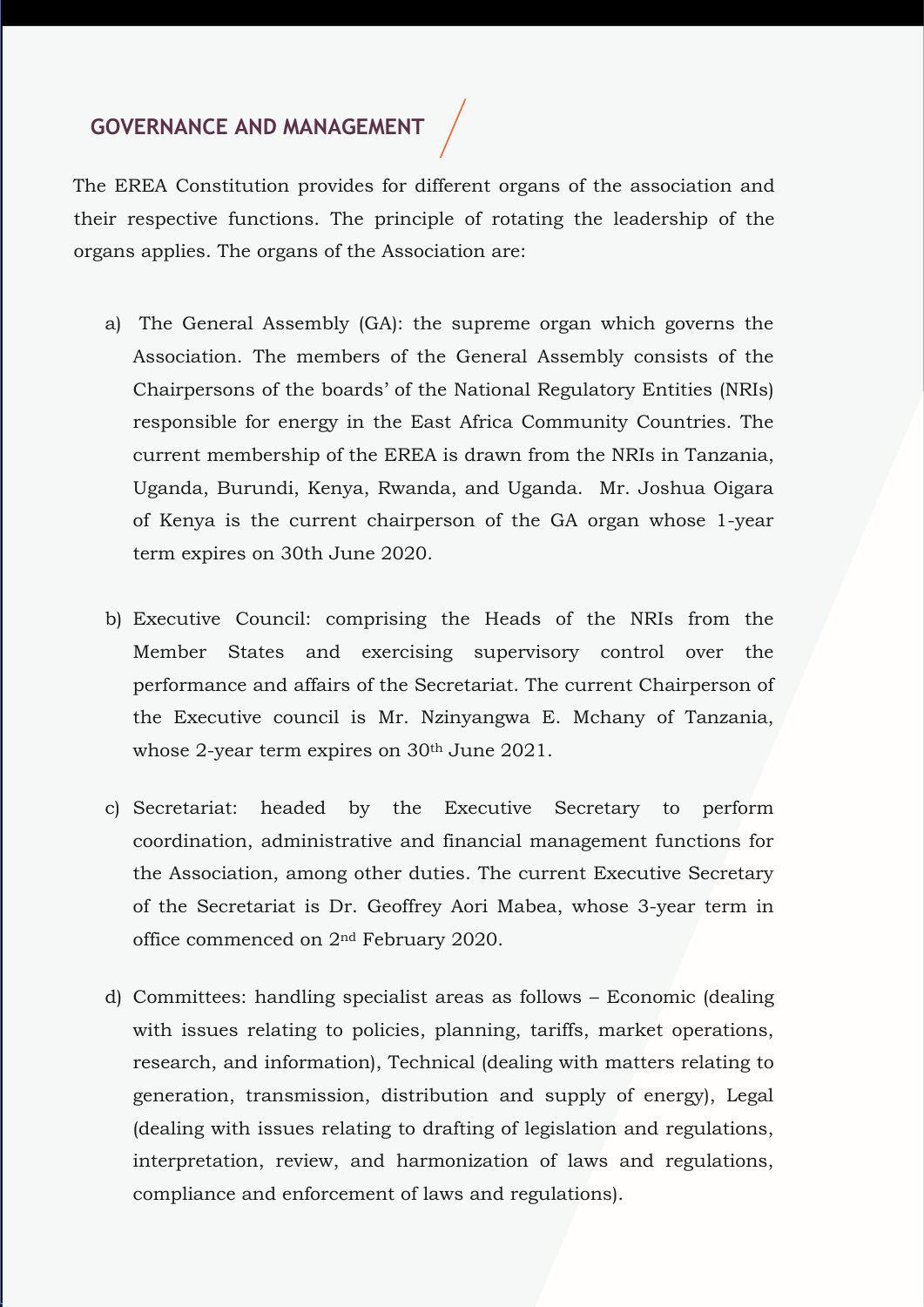#### ROLES AND FUNCTIONS OF THE ASSOCIATION

## The functions of the Association are as follows:

- a) Strengthen the institutional framework within the Member States in the energy sector and assist in the development of a harmonized regulatory regime for the Member States.
- b) Coordinate energy sector regulation and promotes efficiency in oversight activities amongst the NRIs within the Member States.
- c) Facilitate common and consistent regulatory policies, standards, legislation, and regulations in the Member States.
- d) Establish relationships with other international organizations or institutions that promote similar objectives
- e) Liaise with other international organizations or institutions to ensure that the Member States' energy regulation processes and activities are in

line with the international best practices.

- f) Subscribe to membership of similar international organizations where appropriate.
- g) Evaluate the status of energy regulation and projects in the Member States, provide information to the Member States, and recommend necessary interventions or corrective measures for the resolution of constraints or deficiencies.
- h) Plan and facilitate the sharing of technical expertise and facilities in energy regulation between the Member States.
- i) Provide advisory services and assistance as the Members may require.
- j) Mobilize and solicit technical and financial resources from external sources.
- k) Encourage the NRIs and Energy Operators to provide information as may be reasonably required by other NRIs, Energy Operators, or the Secretariat to facilitate the coordination of NRIs' regulatory practices,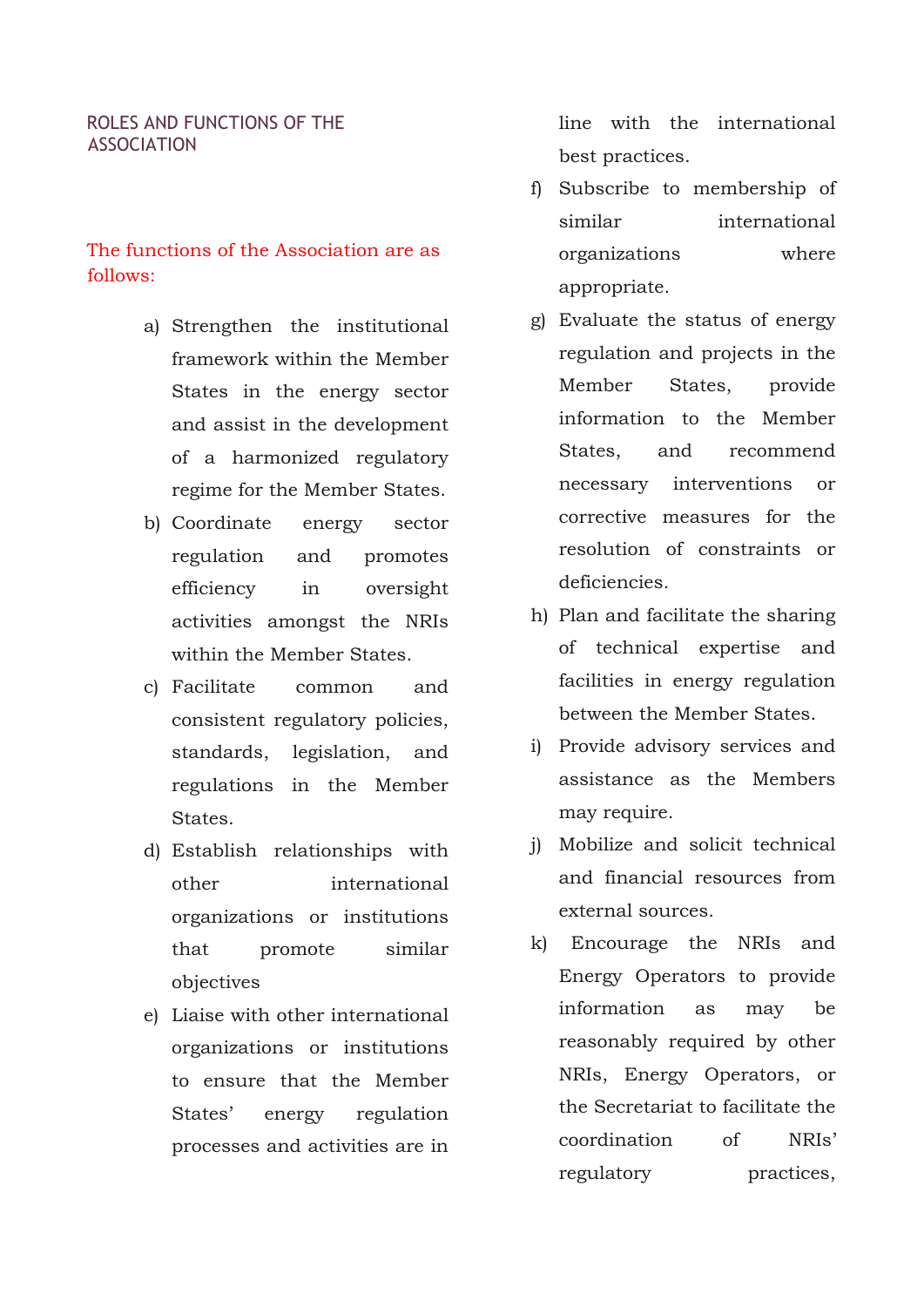procedures, and benchmarking.

- l) Develop, conduct, and manage information and capacity-building programs among NRIs and Energy Operators.
- m) Pursue accreditation as a training institution.
- n) Develop and maintain a database of information and statistics regarding the energy sector matters relevant to the Community.
- o) To source funds for capacitybuilding activities, research needs, consumer empowerment, and education in the association.
- p) Promote research and develop policy proposals on energy regulation, in line with

international trends and best regulatory practices.

- q) Investigate and deliberate on issues referred to it by the regulators or emanating from any other source, relating to matters which impact on the attainment of the objectives set out herein.
- r) Develop the necessary regulatory framework for the establishment of a power pool and competitive energy market in the Member States.
- s) Perform any other functions that may be necessary for the proper implementation of energy sector regulation under the EREA Constitution.

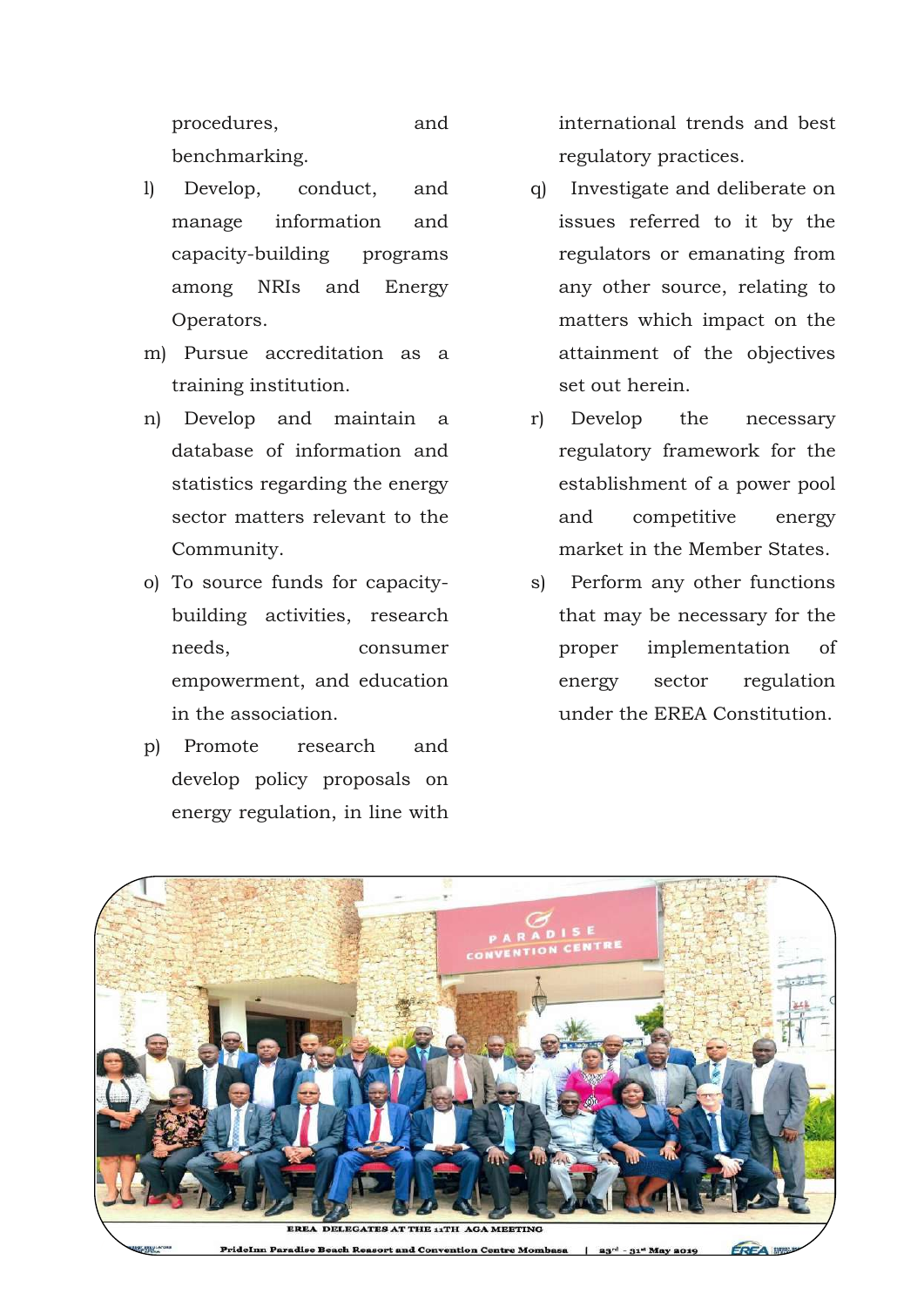## **KEY ACHIEVEMENTS TO DATE**

As one of its key mandate, the association developed the following energy harmonization tools:

- a) Guidelines for Construction, Operation, and Decommissioning of Bulk Petroleum Storage Facilities;
- b) Review of NRI Grid Codes and EAPP Interconnection Code;
- c) Harmonize Petroleum Product Quality Control Rules/ Regulations/ Procedures;
- d) Guidelines on Reticulation of LPG and Natural Gas in domestic settings;
- e) Technical Compliance framework and analysis of NRIs, and
- f) Developed a template for the sharing of petroleum and electricity data/information.

#### **KEY PRIORITIES FOR 2019/2020**

- a) Enhancement of human resource capacity at the EREA office in Arusha
- b) Comparison of Tariff structures and tariff levels across NRIs
- c) Carry out a comprehensive regional demand-supply balance
- d) Carry out a capacity gap analysis, at the NRIs and the Secretariat
- e) Review the National Electrification Master Plan for the acceleration of access to clean energy of each NRI
- f) The funding proposal for consultancy on the research on the regulation on improved fuel supply to remote areas and motor out boards/vessels
- g) Facilitate capacity building for the committees and funding for the establishment of the Centre of Excellence
- h) To collaborate with regional bodies such as Eastern Africa Power Pool (EAPP), East Africa Community (EAC), Regional Association of Energy Regulator of Eastern and Southern Africa (RAERESA), Africa Union (AU) and Independent Regulatory Board (IRB)to spearhead harmonization of energy regulatory policie for the region.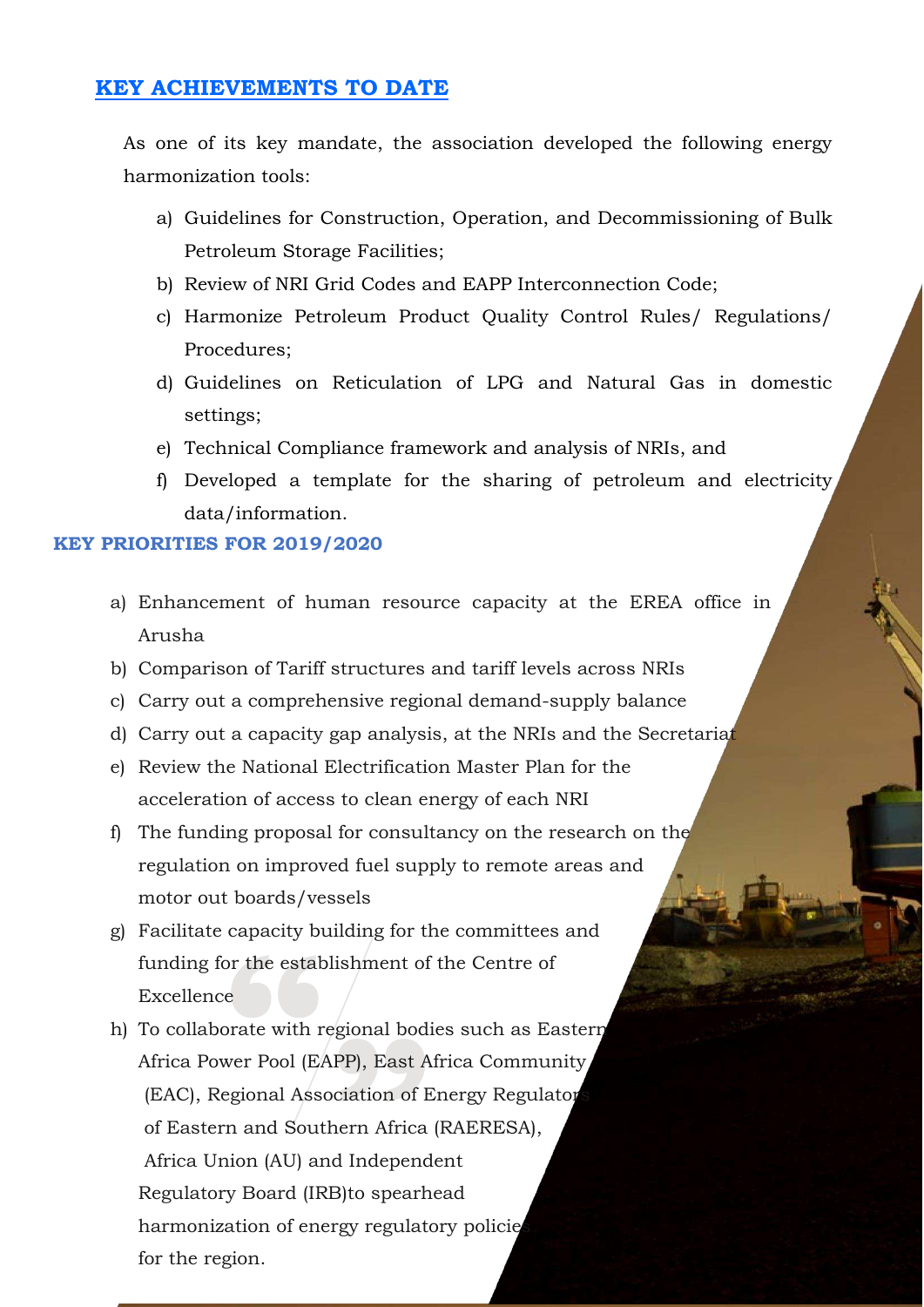### **CONCLUSION**

Overall, the functions and activities of the association, build and complement on Article 101 of the EAC Treaty and works in putting an enabling framework for an Energy Union in the African Continent. Working with other regional bodies and development partners, EREA has positioned itself to spearhead increased energy access, competition, and sustainable capacity building in the region. Through the Planned development of a Centre of Excellence, the African continent stands to benefit immensely from such an institution. This centre will facilitate sustainable capacity building in Energy regulation, power markets, Oil and Gas markets, digitalization, renewable energy integration, and other research on emerging trends in the energy sector. As a regional institution, we are developing a robust market integration monitoring system that will inform on the speed on integration as well as gauge our status towards achieving the envisaged Eastern Africa Power Pool and other regional integration projects.